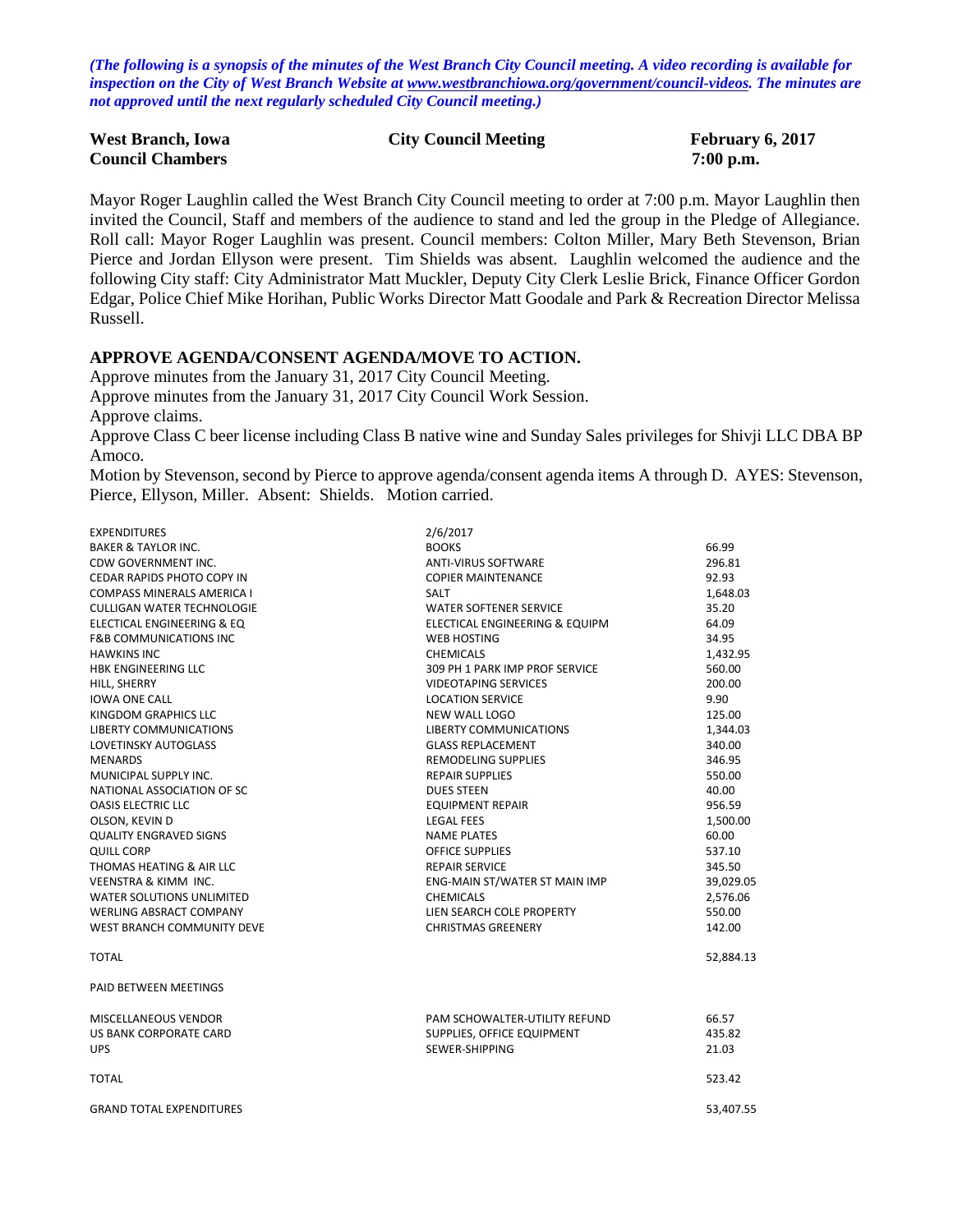|     | <b>FUND TOTALS</b>             |           |
|-----|--------------------------------|-----------|
|     | 001 GENERAL FUND               | 6,332.33  |
|     | 022 CIVIC CENTER               | 531.99    |
|     | 031 LIBRARY                    | 637.28    |
|     | 110 ROAD USE TAX               | 1,699.90  |
|     | 308 PARK IMP - PEDERSEN VALLEY | 14,000.00 |
| 309 | PHASE I PARK IMPROVEMENTS      | 560.00    |
|     | 310 COLLEGE STREET BRIDGE      | 4,643.00  |
|     | 313 MAIN ST SIDEWALK-PHASE 4   | 9,135.00  |
|     | 314 N FIRST ST. IMPROVEMENTS   | 8,635.00  |
|     | 316   & I LINE/GROUT PH 2      | 336.40    |
|     | 600 WATER FUND                 | 5,862.20  |
|     | 610 SEWER FUND                 | 1.034.45  |
|     |                                |           |
|     | <b>GRAND TOTAL</b>             | 53.407.55 |

### **COMMUNICATIONS/OPEN FORUM**

Pete Swisher, Superintendent, Herbert Hoover National Park shared information about an upcoming Eclectic Speaker Series happening on February 22<sup>nd</sup>, March 22<sup>nd</sup> and April 22<sup>nd</sup>. The speakers will cover a variety of topics and will be held at the visitor center and are free and open to the public.

Melissa Russell, Park & Recreation Director provided an update on the concession stand planning and hydroexcavating at the Pedersen Park project.

Scot Wilkins, consultant with BenefitSolutions Inc. gave the Council an overview of their broker services.

Shane Staker, Community Development Group (CDG) Board Director addressed the Council and acknowledged the importance of the city's financial support to the CDG and the vision and goals for the CDG in West Branch. He also provided an overview of accomplishments of the group for 2016. Staker also made statements on several subjects that had occurred in the past twelve months including budget cuts, lack of communication between CDG and its partners, and personality conflicts and inappropriate actions of the current CDG executive director.

### **PUBLIC HEARING/NON-CONSENT AGENDA**

Resolution 1558, hiring James Holland as a water/wastewater operator for the City of West Branch, Iowa, and setting the salary for the position for fiscal year 2016-2017./Move to action.

Muckler noted that Holland currently holds a grade 1 water/wastewater certification and therefore would be eligible to receive the incentive pay increase per the employee handbook and have a starting wage of \$17.50 per hour.

Motion by Miller, second by Ellyson to approve Resolution 1558. AYES: Miller, Ellyson, Stevenson, Pierce. Absent: Shields. Motion carried.

Accept the resignation of Alan Bohanan from the West Branch Preservation Commission./Move to action. Motion by Miller, second by Stevenson to accept the resignation. AYES: Miller, Stevenson, Pierce, Ellyson. Absent: Shields. Motion carried.

Accept the resignation of Matt Muckler as city administrator/clerk./Move to action.

Pierce congratulated Muckler on his new position and thanked him for his many contributions to the city. Stevenson also thanked Muckler for his service and commented that Muckler helped move the city forward in a positive direction and stated that the city had big shoes to fill with his departure. The other council members shared similar sentiments.

Motion by Stevenson, second by Ellyson to accept the resignation. AYES: Stevenson, Ellyson, Miller, Pierce. Absent: Shields. Motion carried.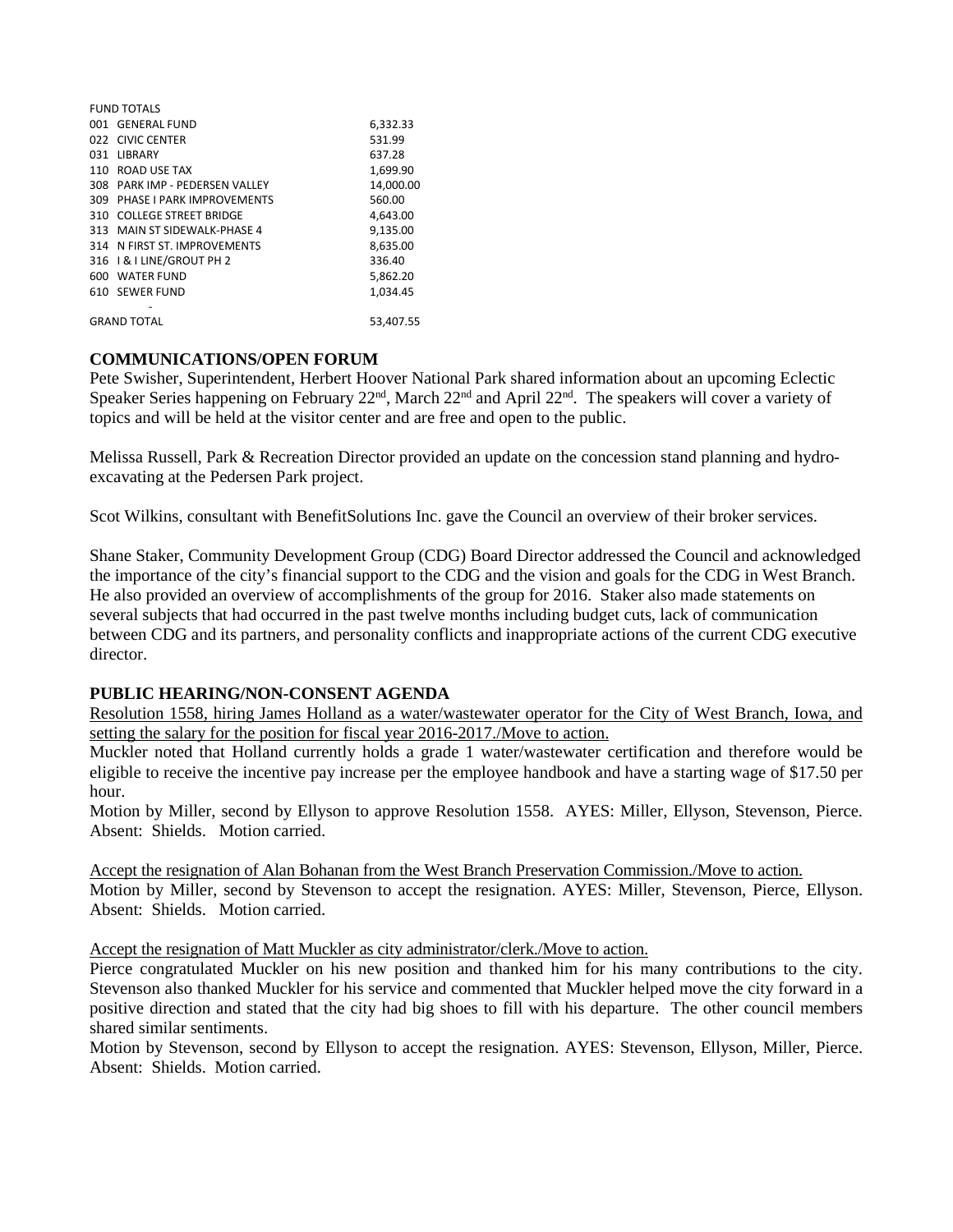Mayor Roger Laughlin - Appointments/Reappointments/Move to action.

### Councilperson Jordan Ellyson – Cedar County Economic Development Commission (CCEDCO) Hillary Maurer – West Branch Preservation Commission, December 31, 2018

Motion by Pierce, second by Miller to approve appointments/reappointments AYES: Pierce, Miller, Stevenson, Ellyson. Absent: Shields. Motion carried.

City Attorney Kevin Olson – Discussion of parcel with unknown owner located west of 307 Water Street.

Olson stated that the city was approached by local business owner, Bruce Barnhart of a property located at the west end of Water Street. Barnhart has been in contact with Cedar County and it has been determined that the property has no known owner and no property taxes are being collected. Olsen said that Barnhart was interested in splitting the property with adjacent property owner Pete and Donna Tuttle. Muckler advised the Council that this could be accomplished as an alley abandonment process.

Maggie Burger, Speer Financial, Inc. - Annual TIF Report

Burger reviewed the annual TIF report and the city's current debt obligations with the Council and answered their questions.

Resolution 1561, approving a standard professional services agreement for the facilitation of a city administrator/city clerk search process with Callahan Municipal Consultants, LLC in an amount not to exceed \$12,460./Move to action.

Muckler noted that the agreement did not cover travel expenses, lodging, meals or the six month review of the potential candidates. He further stated there was no money in the current budget for these items and suggested that the Council consider a budget amendment.

Motion by Miller, second by Stevenson to approve Resolution 1561. AYES: Miller, Stevenson, Pierce, Ellyson. Absent: Shields. Motion carried.

Resolution 1562, approving a web design contract with Nicholas Shimmin in an amount not to exceed \$2,500./Move to action.

Motion by Stevenson, second by Ellyson to approve Resolution 1562. AYES: Stevenson, Ellyson, Miller, Pierce, Absent: Shields. Motion carried.

Resolution 1563, approving an engineering services agreement with Veenstra & Kimm, Inc for College Street and Second Street Improvements in an amount not to exceed \$72,700./Move to action.

Dave Schechinger, city engineer reviewed the scope of the service agreement to include the non-participating portion of the College Street bridge reconstruction project.

Motion by Stevenson, second by Miller to approve Resolution 1563. AYES: Stevenson, Miller, Pierce, Ellyson. Absent: Shields. Motion carried.

Resolution 1564, ordering notice of public hearing on proposed plans and specifications, proposed form of contract and estimate of cost for construction of the Main Street Sidewalk - Phase 4 Project for the City of West Branch, Iowa, and the taking of bids therefor./Move to action.

Schechinger described the project to include the continuation of replacing sidewalks in the downtown historic district as well as repairing the storm sewer in the project area. Phase 4 will consist of the area between North Downey and First Street on the north side of Main Street. Schechinger is working with property owners in obtaining assessment agreements.

Motion by Stevenson, second by Ellyson to approve Resolution 1564. AYES: Stevenson, Ellyson, Miller, Pierce, Absent. Shields. Motion carried.

Resolution 1565, ordering notice of public hearing on proposed plans and specifications, proposed form of contract and estimate of cost for construction of the North First Street Improvements Project for the City of West Branch, Iowa, and the taking of bids therefor./Move to action.

Schechinger described this project to include the total reconstruction of North First Street from Main to Green Street.

Motion by Pierce, second by Miller to approve Resolution 1565. AYES: Pierce, Miller, Ellyson, Stevenson. Absent: Shields. Motion carried.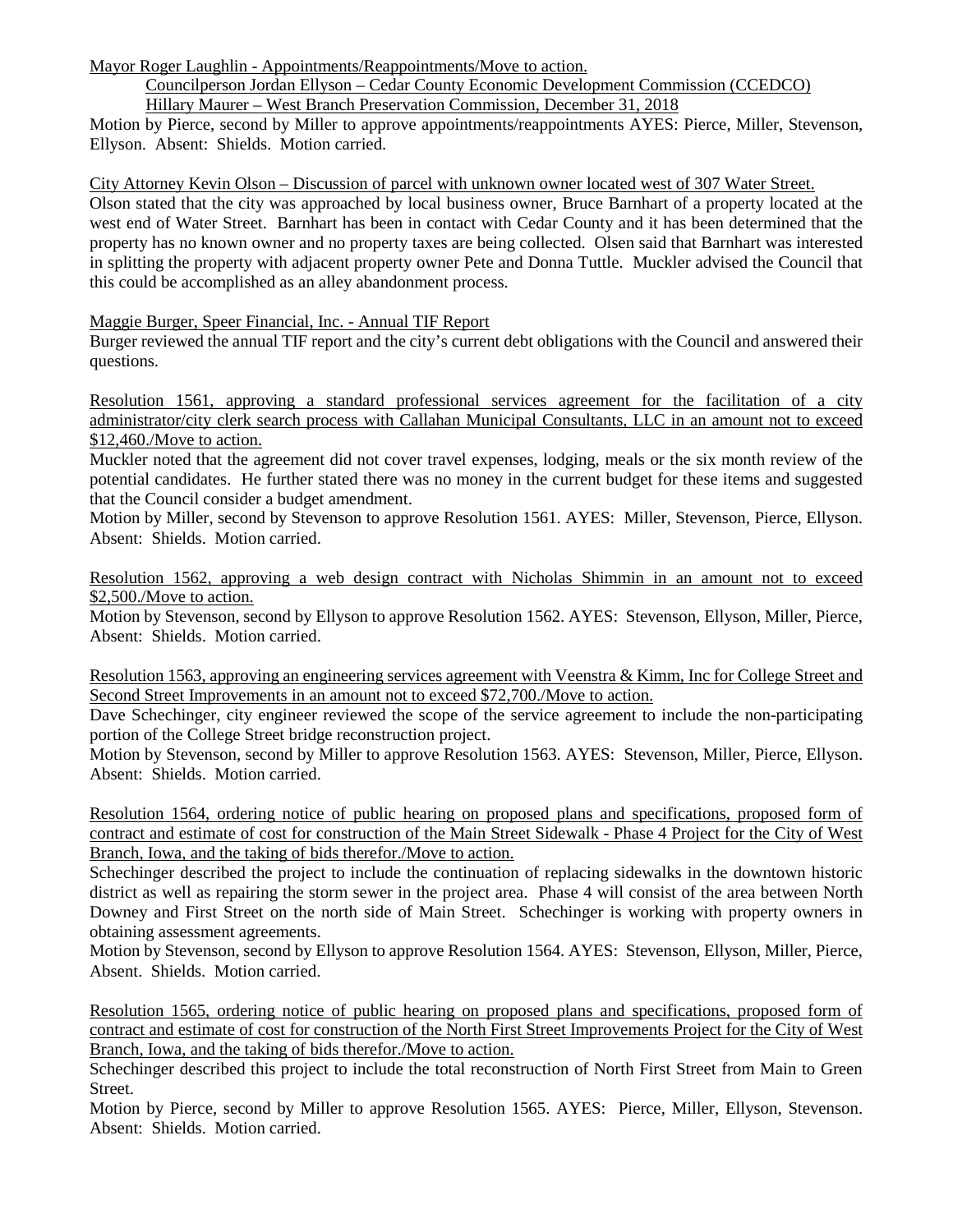Resolution 1566, awarding the construction contract for the Main Street Water Main Improvements Project./Move to action.

Olson stated that nine bids were received for the project. The low bid (\$153,709.94) was received from KMA Trucking & Excavating LLC, however the bid received was deemed not responsive. Olson cited that this was allowable under Chapter 26 of the Iowa Code. Schechinger recommended the second low bid (\$157,595.26) from BWC Excavating LC be awarded the contract. Schechinger commented that he has experience with this company and their work.

Motion by Miller, second by Pierce to approve Resolution 1566. AYES: Miller, Pierce, Stevenson, Ellyson. Absent: Shields. Motion carried.

Resolution 1567, awarding the construction contract for the Sanitary Sewer Rehabilitation - Phase 2 Project./Move to action.

Olson stated that three bids were received for the project. The low bid (\$132,528.75) was received from Municipal Pipe & Tool Co. LLC, however the bid was rejected as not responsible. Olson cited that this was allowable under Chapter 26 of the Iowa Code. Schechinger recommended the second low bid (\$136,3670.50) from Visu-Sewer, Inc. be awarded the contract. Schechinger commented that he has experience with this company and their work. Olson cited the as this company has done work for the city before and that they are currently behind on other projects.

Motion by Miller, second by Ellyson to approve Resolution 1567. AYES: Miller, Ellyson, Pierce, Stevenson. Absent: Shields. Motion carried.

Resolution 1568, approving Change Order Three, Revised in the amount of \$13,530.59 on the 4<sup>th</sup> Street Reconstruction Project./Move to action.

Motion by Miller, second by Stevenson to approve Resolution 1568. AYES: Miller, Stevenson, Ellyson, Pierce. Absent: Shields. Motion carried.

Resolution 1569, approving Change Order Five in the amount of \$2,524.44 and Pay Estimate Number 6 in the amount of \$33,361.15 on the  $4<sup>th</sup>$  Street Reconstruction Project./Move to action.

Motion by Miller, second by Stevenson to approve Resolution 1569. AYES: Miller, Stevenson, Pierce, Ellyson. Absent: Shields. Motion carried.

City Attorney Kevin Olson – Discussion of potential update of the West Branch Urban Renewal Plan, Amended and Restated, May 2016

Olson provided a reminder on the process for updating the urban renewal plan.

Resolution 1570, approving a proposal with Nesper Sign Advertising, Inc. in an amount not to exceed \$769.20 to remove existing vinyl graphics from wayfinding signage and replace with new graphics./Move to action. Laughlin explained that the quote is for increasing the size of the lettering on the previously designed wayfinding signs purchased in 2014. Miller suggested that the city look at a sample sign before

Motion by Miller, second by Ellyson to approve Resolution 1570. AYES: Miller, Ellyson, Stevenson, Pierce. Absent: Shields. Motion carried.

Resolution 1571, approving participation of the Hoover Presidential Foundation on the West Branch Preservation Commission and in the planning process for Hoover's Hometown Days./Move to action.

Laughlin requested that this resolution be tabled for a couple of months due to the upcoming change in administrators. Council disagreed and said that other items needed to be considered before moving forward with a change in the current agreement between the city and the Herbert Hoover Presidential Foundation staff.

Motion by Miller, second by Stevenson to postpone Resolution 1571 indefinitely. AYES: Miller, Stevenson, Pierce, Ellyson. Absent: Shields. Motion carried.

### **CITY STAFF REPORTS**

No city staff reports.